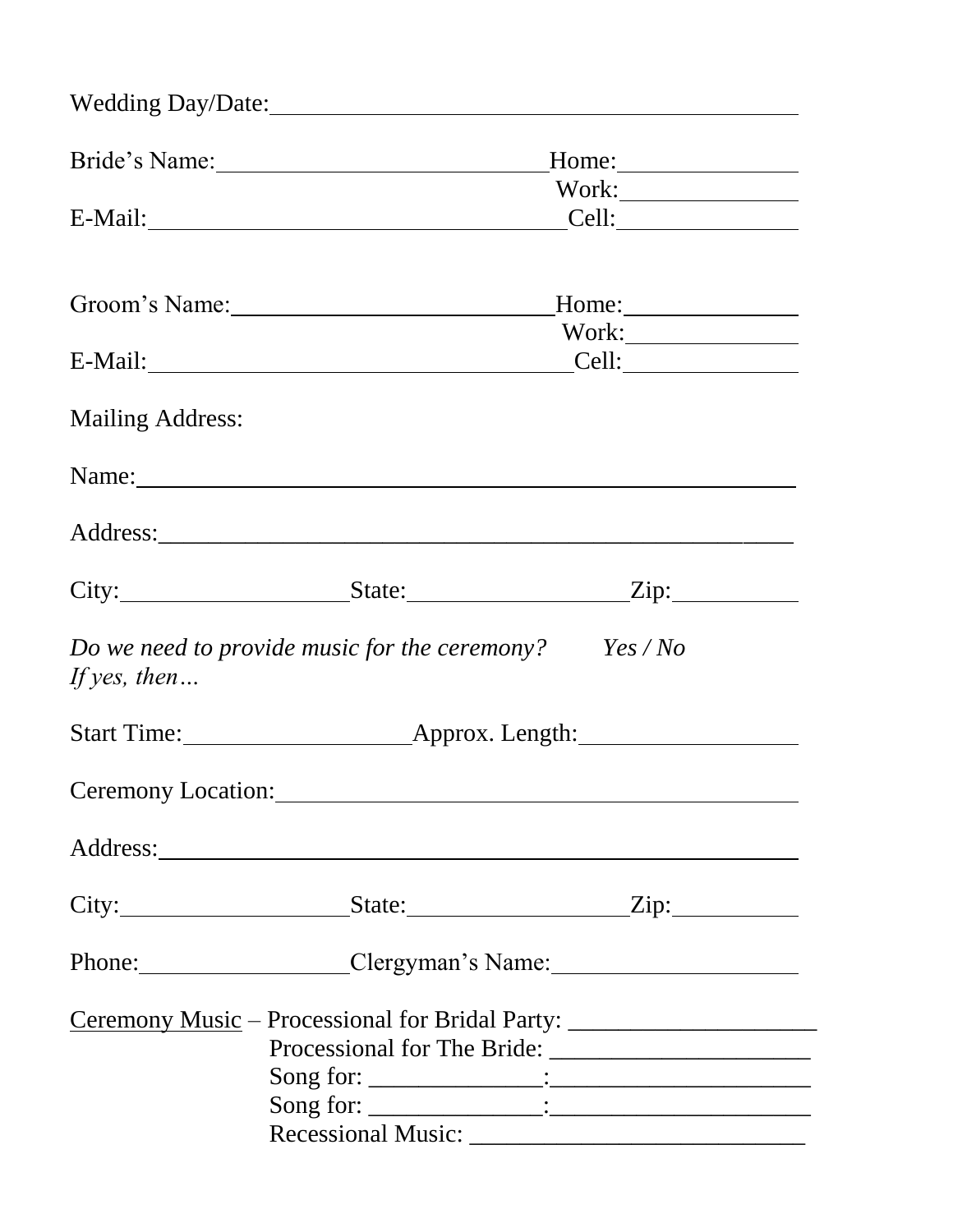| Reception Venue:                                                                                                                                                                                                                     |  |  |  |
|--------------------------------------------------------------------------------------------------------------------------------------------------------------------------------------------------------------------------------------|--|--|--|
| Location:                                                                                                                                                                                                                            |  |  |  |
| Address: <u>and a series of the series of the series of the series of the series of the series of the series of the series of the series of the series of the series of the series of the series of the series of the series of </u> |  |  |  |
| $City:$ State: Zip:                                                                                                                                                                                                                  |  |  |  |
| Contact Person's Name: Phone: Phone:                                                                                                                                                                                                 |  |  |  |
| Start Time: End Time:                                                                                                                                                                                                                |  |  |  |
| Are there any stairs? Yes / No                                                                                                                                                                                                       |  |  |  |
| Will there be a table provided? Yes / No                                                                                                                                                                                             |  |  |  |
| DJ's Attire: Tuxedo / Suit / Casual                                                                                                                                                                                                  |  |  |  |
| Would you like our lighting system for your reception? Yes / No                                                                                                                                                                      |  |  |  |
| Will cocktails, dinner $\&$ dancing be in the same room? Yes / No<br>If no, please explain.                                                                                                                                          |  |  |  |
| At what times will cocktails begin & end?                                                                                                                                                                                            |  |  |  |
| Will there be a receiving line at the reception? Yes/No                                                                                                                                                                              |  |  |  |
|                                                                                                                                                                                                                                      |  |  |  |
| What style dinner will you be having? Sit Down / Buffet / Hors Devours                                                                                                                                                               |  |  |  |
|                                                                                                                                                                                                                                      |  |  |  |
|                                                                                                                                                                                                                                      |  |  |  |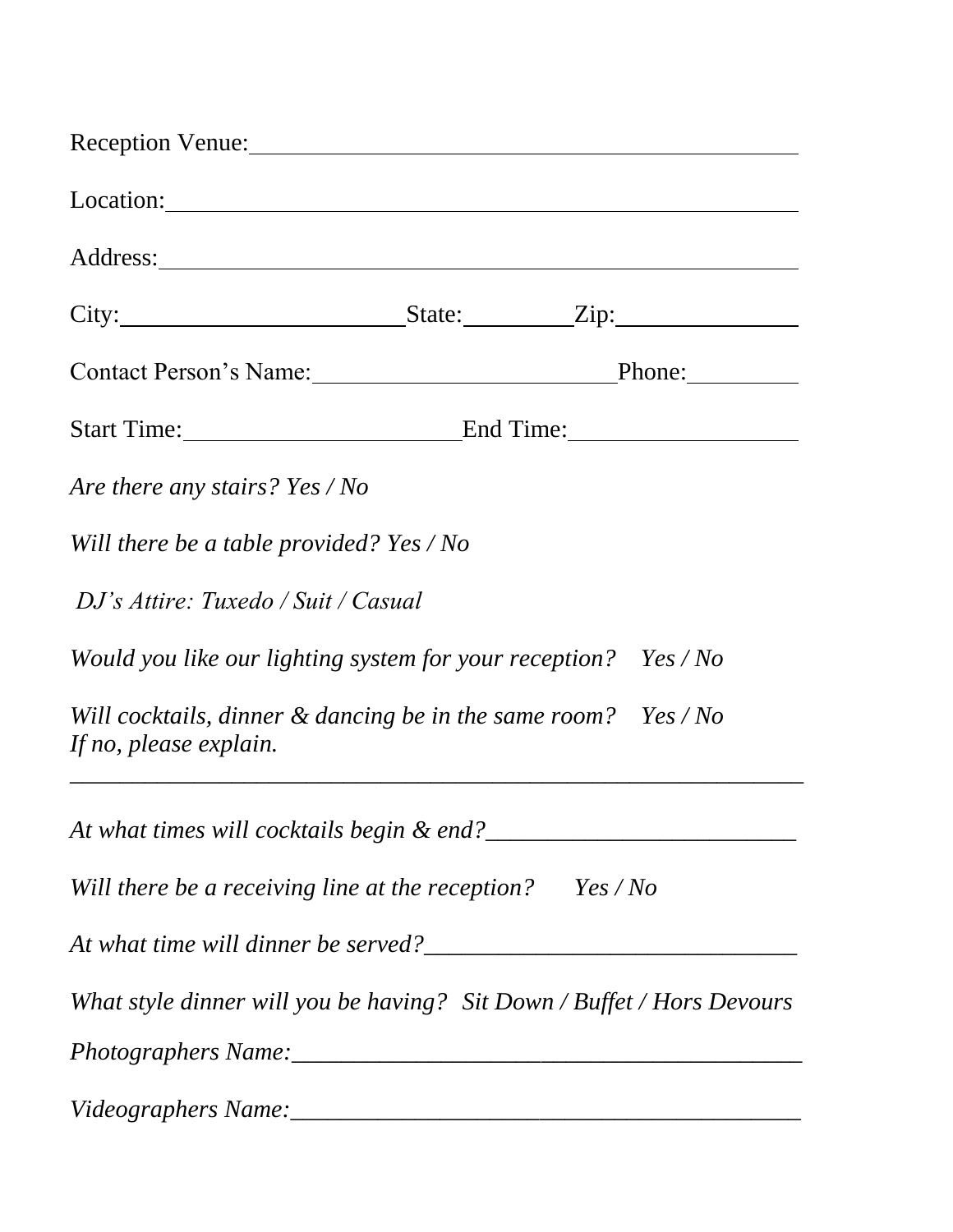#### Order Of Introductions

Typically introductions are done right after cocktails & just before dinner. The order is usually as follows:

Grandparent's of the Bride/Groom - (Optional) They can be the first to walk in or we can acknowledge them at their tables.

Parent's of the Bride/Groom - If parents are single or remarried please put "father of" or "mother of" the bride or groom.

Ushers - (Optional) If there are four or more ushers, you may want to introduce two at a time.

Flowergirls & Ring Bearers – They may walk in together, or they can be introduced along with members of the bridal party.

Jr. Bridesmaids & Jr. Groomsmen – Younger bridesmaids and groomsmen are sometimes junior.

Bridesmaids & Groomsmen – You can include relationships to you such as "sister of the bride" or brother of the groom" if you would like.

Maid or Matron of Honor  $\&$  Best Man – A maid is single and a matron is married.

Bride & Groom – Think of how you would like it worded.

Examples: Bob & Lisa Smith Mr. & Mrs. Bob & Lisa Smith Bob & Lisa, Mr. & Mrs. Smith Bob & Lisa, Mr. & Mrs. Robert Smith

#### Music For The Introductions

One song may be used for the entire introduction or you can choose multiple songs. You may want to use one song for the grandparents and parents, another for the bridal party, and a third for the two of you. Please refer to the suggested music for bridal party introductions. Some couples prefer to go right into their first dance, and then go to the head table for formalities.

#### Formalities

Following the introductions there will usually be a blessing and any number of toasts and/or speeches. There is no right or wrong order to these events. A blessing or prayer before dinner is optional. The best man almost always gives a toast. It is also common for members of the bridal party or parents take part in toasts and/or speeches as well. The two of you may want to take the time to thank all of your guests or say something to one another after the toasts.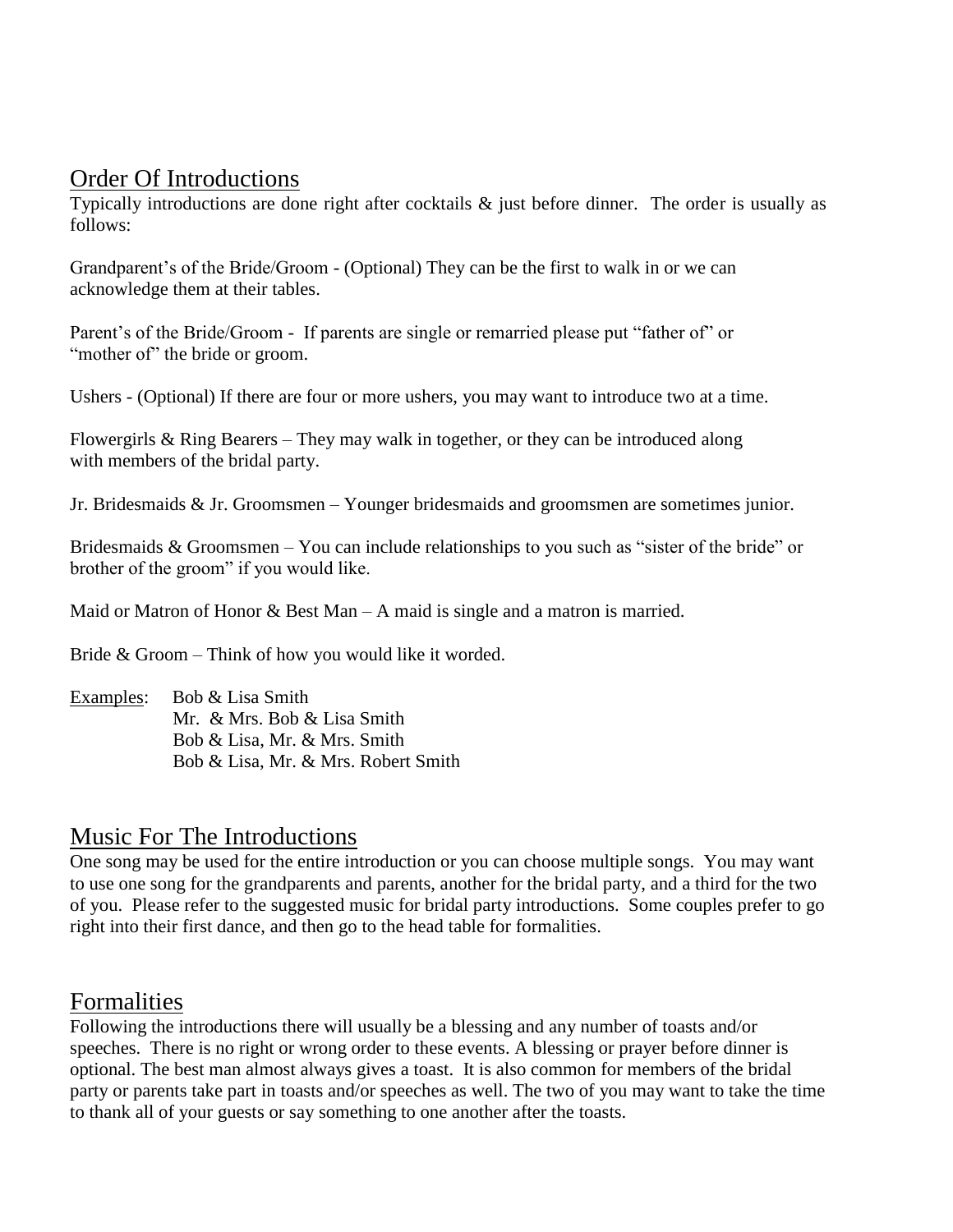## **Music For Introductions**

| Song $1$ . | For: |
|------------|------|
| Song $2.$  | For  |
| Song 3.    | For  |

#### INTRODUCTION OF HONORED GUESTS AND THE BRIDAL PARTY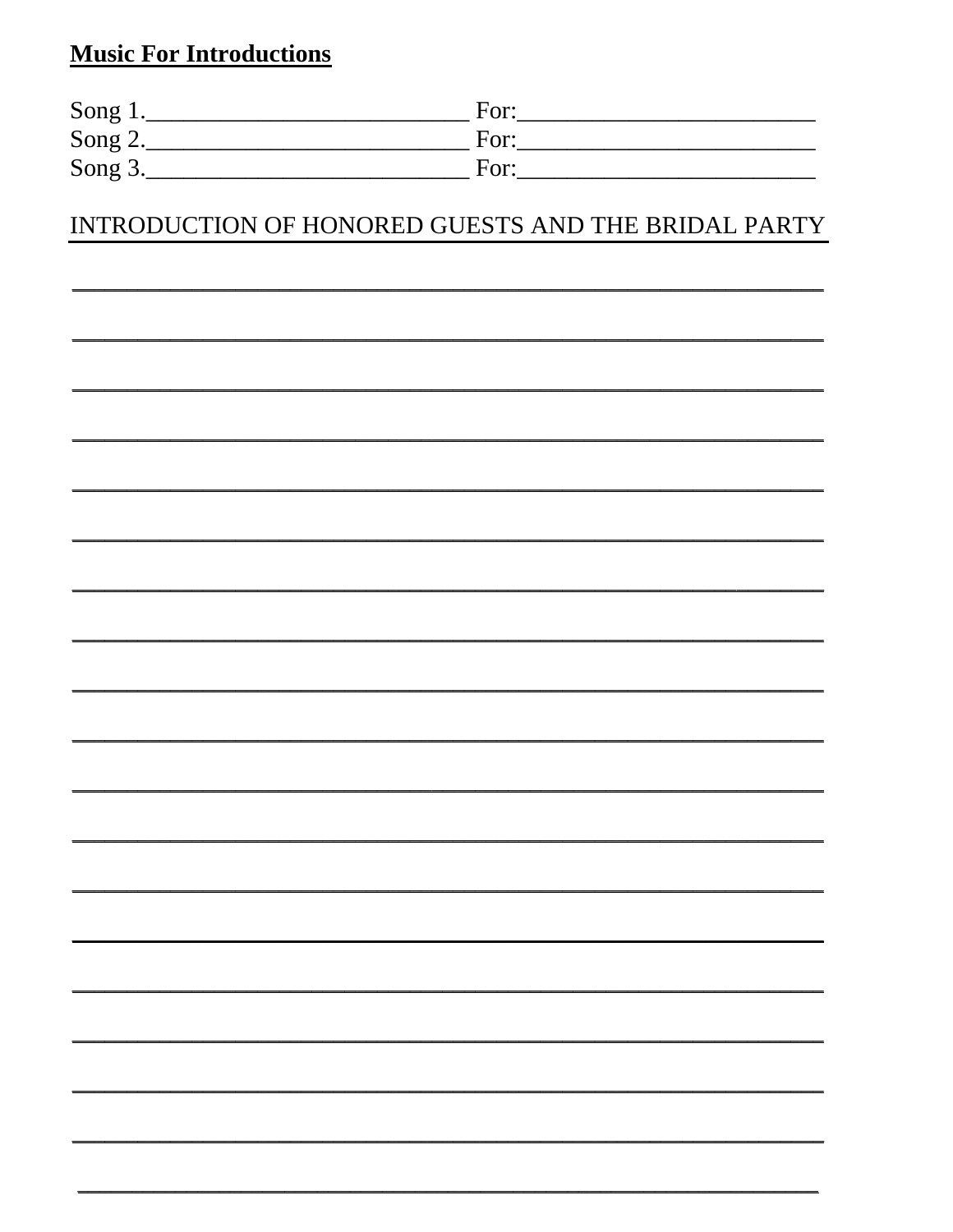## **Formalities**

*Will there be a prayer before dinner? Yes / No*

*Name of person giving the prayer:\_\_\_\_\_\_\_\_\_\_\_\_\_\_\_\_\_\_\_\_\_\_\_\_\_\_\_\_\_\_*

*How many toasts and speeches will there be?* 

*Names of individuals or couples giving toasts:*

| ັ |  |
|---|--|

*Will either of you want to use the microphone? Bride – Yes / No Groom – Yes / No*

*Will you be cutting a wedding cake? Yes / No If yes, then when?* 

 *After Introductions / After Toasts / After Salad / After Dinner*

*Song for cake cutting -\_\_\_\_\_\_\_\_\_\_\_\_\_\_\_\_\_\_\_\_\_\_\_\_\_\_\_\_\_\_\_\_\_\_\_\_\_\_\_\_*

*Are there any special instructions or announcements that you would like the DJ to make?*

 *No Smoking / Disposable Cameras On Tables / No Clinking Of Glasses*

*\_\_\_\_\_\_\_\_\_\_\_\_\_\_\_\_\_\_\_\_\_\_\_\_\_\_\_\_\_\_\_\_\_\_\_\_\_\_\_\_\_\_\_\_\_\_\_\_\_\_\_\_\_\_\_\_\_\_\_\_*

*\_\_\_\_\_\_\_\_\_\_\_\_\_\_\_\_\_\_\_\_\_\_\_\_\_\_\_\_\_\_\_\_\_\_\_\_\_\_\_\_\_\_\_\_\_\_\_\_\_\_\_\_\_\_\_\_\_\_\_\_ \_\_\_\_\_\_\_\_\_\_\_\_\_\_\_\_\_\_\_\_\_\_\_\_\_\_\_\_\_\_\_\_\_\_\_\_\_\_\_\_\_\_\_\_\_\_\_\_\_\_\_\_\_\_\_\_\_\_\_\_ \_\_\_\_\_\_\_\_\_\_\_\_\_\_\_\_\_\_\_\_\_\_\_\_\_\_\_\_\_\_\_\_\_\_\_\_\_\_\_\_\_\_\_\_\_\_\_\_\_\_\_\_\_\_\_\_\_\_\_\_*

*Other:\_\_\_\_\_\_\_\_\_\_\_\_\_\_\_\_\_\_\_\_\_\_\_\_\_\_\_\_\_\_\_\_\_\_\_\_\_\_\_\_\_\_\_\_\_\_\_\_\_\_\_\_\_\_\_*

*Birthdays or Anniversaries\_\_\_\_\_\_\_\_\_\_\_\_\_\_\_\_\_\_\_\_\_\_\_\_\_\_\_\_\_\_\_\_\_\_\_\_\_\_*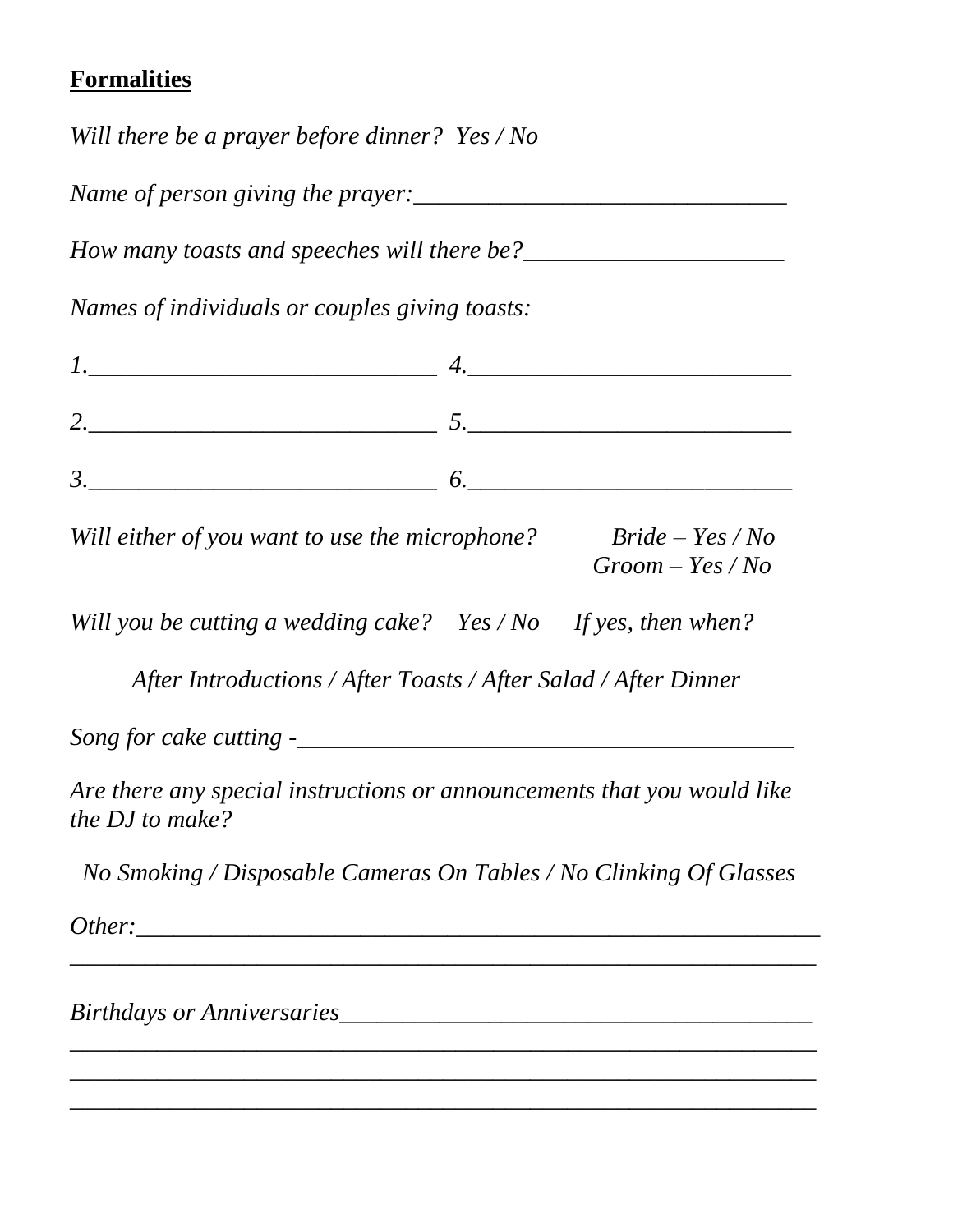## Music selections for formal dances.

The dancing will usually begin with the bride  $\&$  groom doing their first dance. You then could follow with father/daughter & mother/son together to the same song or two separate songs. You may want to follow up the first dance with a bridal party dance and save the parents dances for a bit later. All parent dances & bridal party dances are optional.

| First Dance (Bride & Groom):                                                                                                                                                                                                                                                                                                                                        |
|---------------------------------------------------------------------------------------------------------------------------------------------------------------------------------------------------------------------------------------------------------------------------------------------------------------------------------------------------------------------|
|                                                                                                                                                                                                                                                                                                                                                                     |
|                                                                                                                                                                                                                                                                                                                                                                     |
|                                                                                                                                                                                                                                                                                                                                                                     |
| Shall we invite the parents as well for the bridal party dance? Yes / No                                                                                                                                                                                                                                                                                            |
| Would you like for the father/ daughter and/or mother/son dances to take<br>place after the first dance or 20-30 minutes later?                                                                                                                                                                                                                                     |
| After First Dance / Later                                                                                                                                                                                                                                                                                                                                           |
| Will you be doing the bouquet $\&$ garter? Yes / No If yes, then                                                                                                                                                                                                                                                                                                    |
|                                                                                                                                                                                                                                                                                                                                                                     |
|                                                                                                                                                                                                                                                                                                                                                                     |
| Special instruction pertaining to the bouquet & garter:                                                                                                                                                                                                                                                                                                             |
| Will there be a dollar dance? Yes / No If yes then, what songs $(2-4)$                                                                                                                                                                                                                                                                                              |
| $\begin{picture}(20,10) \put(0,0){\vector(1,0){100}} \put(15,0){\vector(1,0){100}} \put(15,0){\vector(1,0){100}} \put(15,0){\vector(1,0){100}} \put(15,0){\vector(1,0){100}} \put(15,0){\vector(1,0){100}} \put(15,0){\vector(1,0){100}} \put(15,0){\vector(1,0){100}} \put(15,0){\vector(1,0){100}} \put(15,0){\vector(1,0){100}} \put(15,0){\vector(1,0){100}} \$ |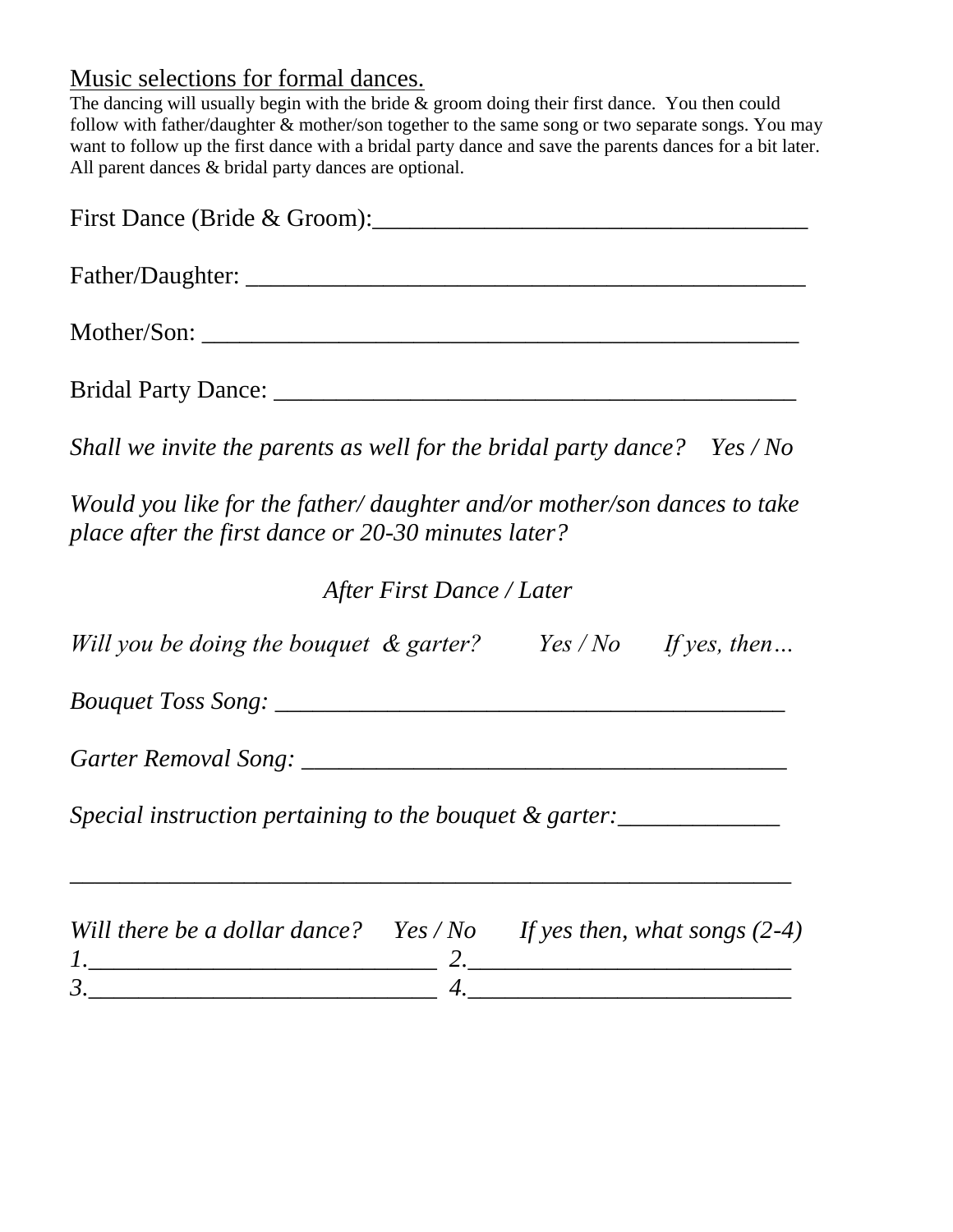Please feel free to choose specific titles artists, or styles of music.

# **Cocktail Music Selections**

|  |    | <b>Dinner Music Selections</b> |    |
|--|----|--------------------------------|----|
|  |    |                                |    |
|  |    |                                |    |
|  |    |                                |    |
|  |    |                                |    |
|  |    |                                |    |
|  |    |                                |    |
|  |    |                                |    |
|  |    |                                |    |
|  |    |                                |    |
|  |    |                                |    |
|  |    |                                |    |
|  |    |                                |    |
|  |    |                                |    |
|  |    |                                |    |
|  |    |                                |    |
|  |    |                                |    |
|  |    |                                |    |
|  |    |                                | Ξ. |
|  |    |                                | Ξ. |
|  |    |                                |    |
|  |    |                                | -  |
|  |    |                                |    |
|  |    |                                | -  |
|  |    |                                |    |
|  |    |                                |    |
|  |    |                                | -  |
|  |    |                                |    |
|  | Ξ. |                                |    |
|  |    |                                | Ξ. |
|  |    |                                |    |
|  |    |                                |    |
|  |    |                                |    |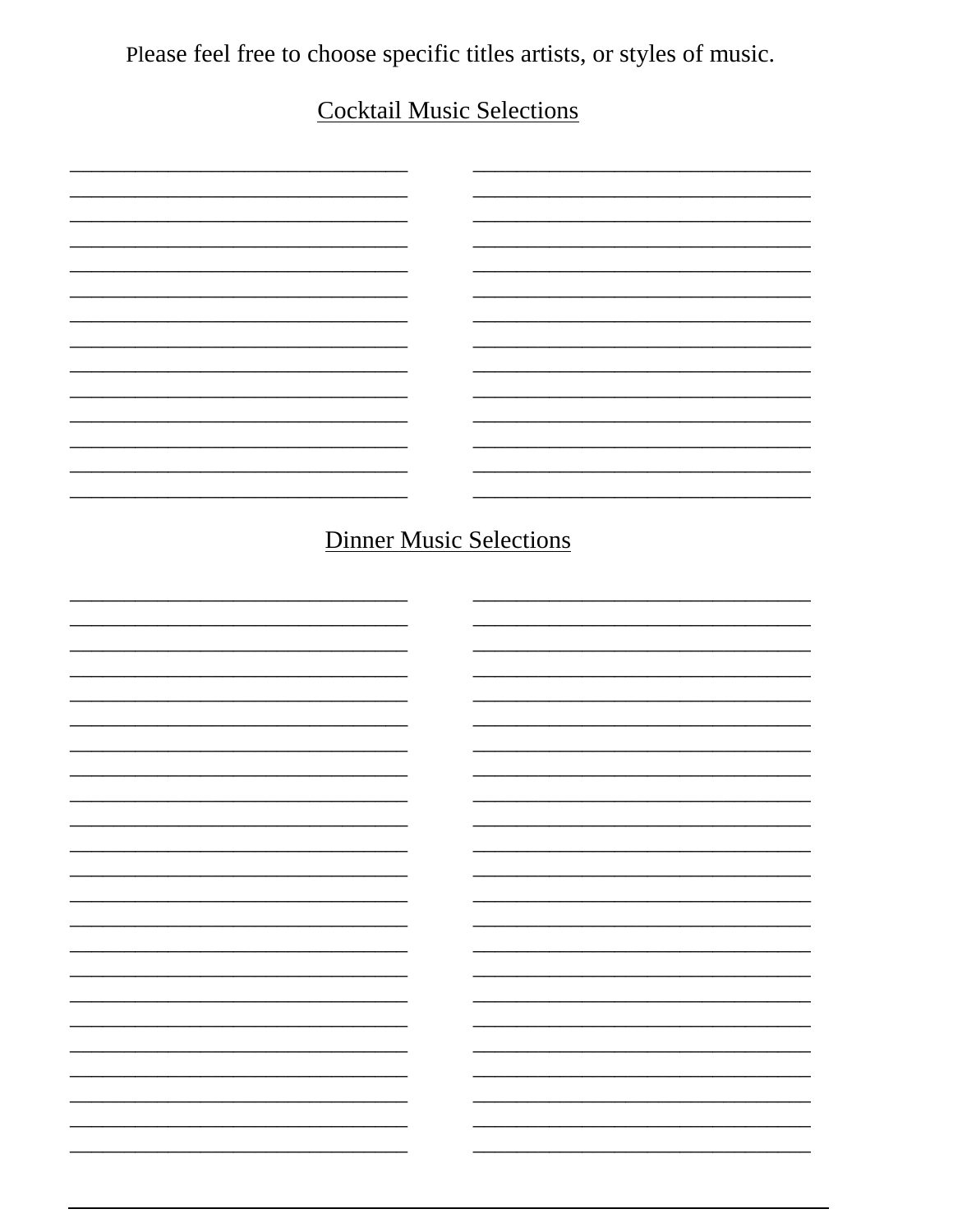The Do Not Play List – This list of songs are ones that we like to get your input on let us know how you feel about each one. Please circle.

|  | Hokey Pokey  Yes No Do Not Care If Requested        |
|--|-----------------------------------------------------|
|  | Chicken Dance Yes No Do Not Care If Requested       |
|  | Macarena Yes No Do Not Care If Requested            |
|  |                                                     |
|  | Celebration Yes No Do Not Care If Requested         |
|  | Hot, Hot, HotYes No Do Not Care If Requested        |
|  | We Are Family Yes No Do Not Care If Requested       |
|  | Paradise By The DBL Yes No Do Not Care If Requested |
|  | Mony, Mony Yes No Do Not Care If Requested          |
|  |                                                     |
|  | Electric Slide Yes No Do Not Care If Requested      |
|  | Cha-Cha Slide Yes No Do Not Care If Requested       |
|  | Grease Soundtrack Yes No Do Not Care If Requested   |
|  |                                                     |

*Are there any particular songs, artists or genres of music that you would like to add to the do not play list?*

 $\_$  , and the set of the set of the set of the set of the set of the set of the set of the set of the set of the set of the set of the set of the set of the set of the set of the set of the set of the set of the set of th

 $\overline{\phantom{a}}$  , and the contribution of the contribution of the contribution of the contribution of the contribution of the contribution of the contribution of the contribution of the contribution of the contribution of the  $\overline{\phantom{a}}$  , and the contribution of the contribution of the contribution of the contribution of the contribution of the contribution of the contribution of the contribution of the contribution of the contribution of the  $\overline{\phantom{a}}$  , and the contract of the contract of the contract of the contract of the contract of the contract of the contract of the contract of the contract of the contract of the contract of the contract of the contrac

 $\overline{\phantom{a}}$  , and the contribution of the contribution of the contribution of the contribution of the contribution of the contribution of the contribution of the contribution of the contribution of the contribution of the

 $\overline{\phantom{a}}$  , and the contribution of the contribution of the contribution of the contribution of the contribution of the contribution of the contribution of the contribution of the contribution of the contribution of the  $\overline{\phantom{a}}$  , and the contribution of the contribution of the contribution of the contribution of the contribution of the contribution of the contribution of the contribution of the contribution of the contribution of the  $\overline{\phantom{a}}$  , and the contribution of the contribution of the contribution of the contribution of the contribution of the contribution of the contribution of the contribution of the contribution of the contribution of the

*Do we need any ethnic music of any sort?*

 $\_$  ,  $\_$  ,  $\_$  ,  $\_$  ,  $\_$  ,  $\_$  ,  $\_$  ,  $\_$  ,  $\_$  ,  $\_$  ,  $\_$  ,  $\_$  ,  $\_$  ,  $\_$ 

\_\_\_\_\_\_\_\_\_\_\_\_\_\_\_\_\_\_\_\_\_\_\_\_\_\_\_\_\_\_\_\_\_\_ \_\_\_\_\_\_\_\_\_\_\_\_\_\_\_\_\_\_\_\_\_\_\_\_\_\_\_\_\_\_\_\_

\_\_\_\_\_\_\_\_\_\_\_\_\_\_\_\_\_\_\_\_\_\_\_\_\_\_\_\_\_\_\_\_\_\_ \_\_\_\_\_\_\_\_\_\_\_\_\_\_\_\_\_\_\_\_\_\_\_\_\_\_\_\_\_\_\_\_  $\_$  ,  $\_$  ,  $\_$  ,  $\_$  ,  $\_$  ,  $\_$  ,  $\_$  ,  $\_$  ,  $\_$  ,  $\_$  ,  $\_$  ,  $\_$  ,  $\_$  ,  $\_$